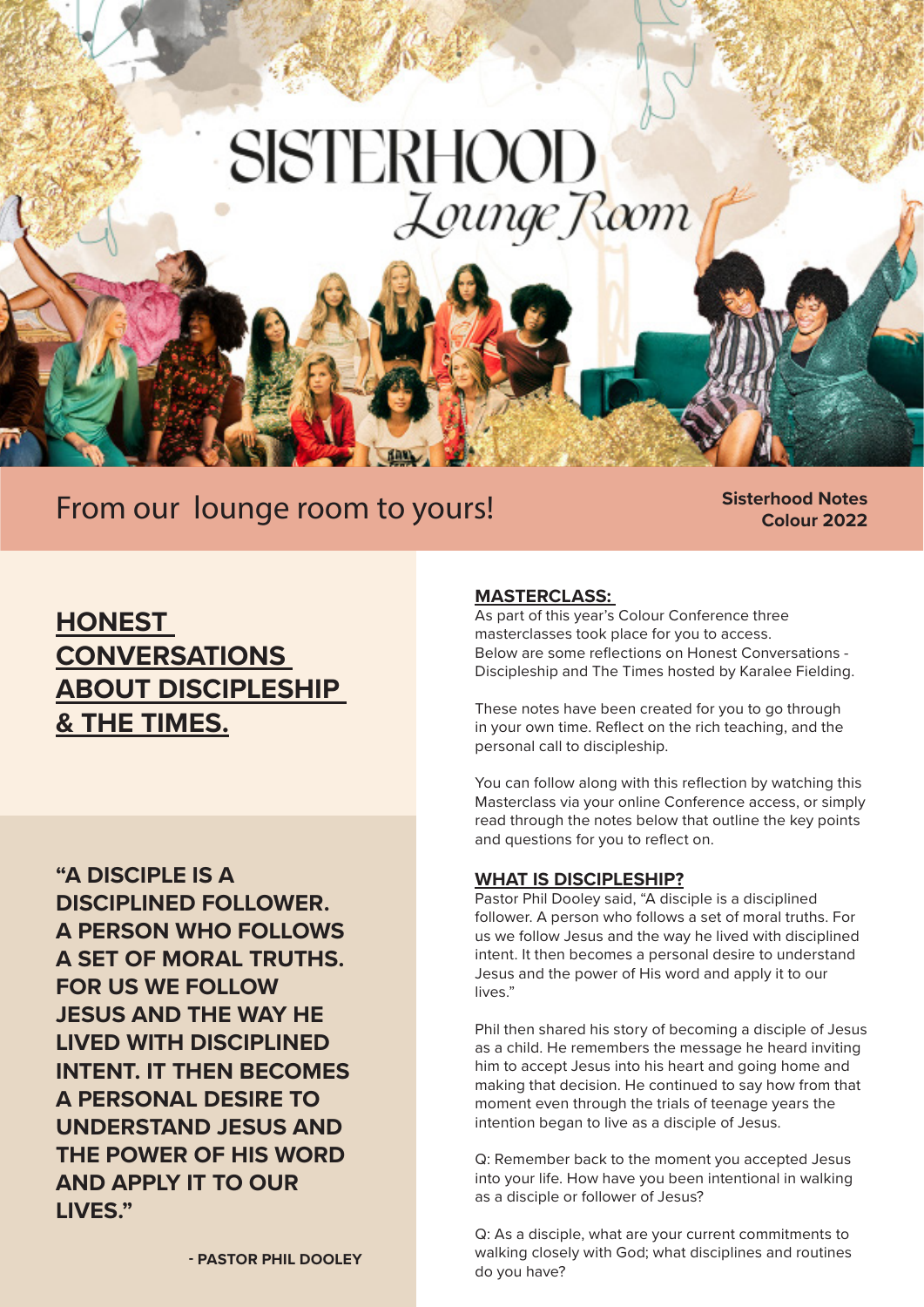#### **HOW DO YOU SCHOOL YOURSELF IN BECOMING A DISCIPLE?**

'Therefore, go and make disciples of all nations, baptising them in the name of the Father and of the Son and of the Holy Spirit, and teaching them to obey everything I have commanded you. And surely, I am with you always, to the very end of the age.' - Matthew 28:18-20

Cass Langton pointed out a verse where Jesus instructs His disciples to 'teach them everything I have commanded you', implying there is an expectation before becoming a disciple maker that you first need to be a disciple; to be rooted in the word and submitted to God's teaching and instruction.

Cass said, "if you put good stuff in you, good stuff will come out of you." She continued to share her experience of being in group settings throughout her life, praying, reading the Bible with people, and asking leaders to point out her blind spots and how to pursue Jesus in different seasons.

Q: Who has played a pivotal role in helping you on your discipleship journey? What did you learn from them?

Q: What areas of your life have you seen grow and change as a result of allowing others into your discipleship journey?

Karalee asked Lily Langton to share who has been instrumental in her discipleship journey. Lily spoke about her parents and kids' leaders having a big impact on her, each exemplifying living a life of a disciple. Lily shared how watching her kids' leader go through life a few steps ahead of her has been formational in her discipleship.

Watching them complete University and become a young adult who is committed to Jesus, as well as the intentional moments with her kids' leader such as milkshake Fridays have all impacted her life.

Phil pointed out that discipleship doesn't have to be intense, it can be relational and fun, and part of everyday life of living in community. He shares how food is a part of that process. Jesus gathered his disciples and broke bread. When you read stories of Jesus teaching, food is usually involved. Jesus shows us how to disciple.

'I have set you an example that you should do as I have done for you.' - John 13:15

Q: Think back to the last time you were in your group or around a table with friends. What have you learnt from others in that environment?

Q: Are you surrounding yourself with people you can grow alongside and learn from?

#### **HOW DO YOU LIVE AS A DISCIPLE IN THIS TIME?**

'How can we sing the songs of the LORD while in a foreign land?' - Psalm 137:4

Laura referenced Psalms 137 as the example of the question we should be focusing on and the prayer we should bring before the Lord. As Christ followers we know the what (the great commission), we know the why (salvation), but how we share our faith in these times requires wisdom, sensitivity, and guidance only the Lord can give us.

Lily shared how within her generation there is tension between not wanting to offend people, but also discerning between 'their' reality and our truth.

Phil said that his daughter has just finished university and how that environment exposed her to different views and helped her shape her own faith and thoughts.

Q: How do you navigate different environments and views whilst showing grace, love, and kindness to people?

Q: How do you live by God's word when often world culture seems to be the antithesis of Kingdom culture?

#### **HOW DO YOU MOVE FROM BEING A DISCIPLE TO A DISCIPLE MAKER?**

'Let me give you a new command: Love one another. In the same way I loved you, you love one another. This is how everyone will recognise that you are my disciples when they see the love you have for each other.'  $-$  John 13:35

Karalee said if we are instructed to love one another in the same way Jesus loves us, then we need to love people into the Kingdom and that requires us to move from simply just being a disciple to being a disciplemaker.

## From our lounge room to yours! **Sisterhood Notes**

**Colour 2022**